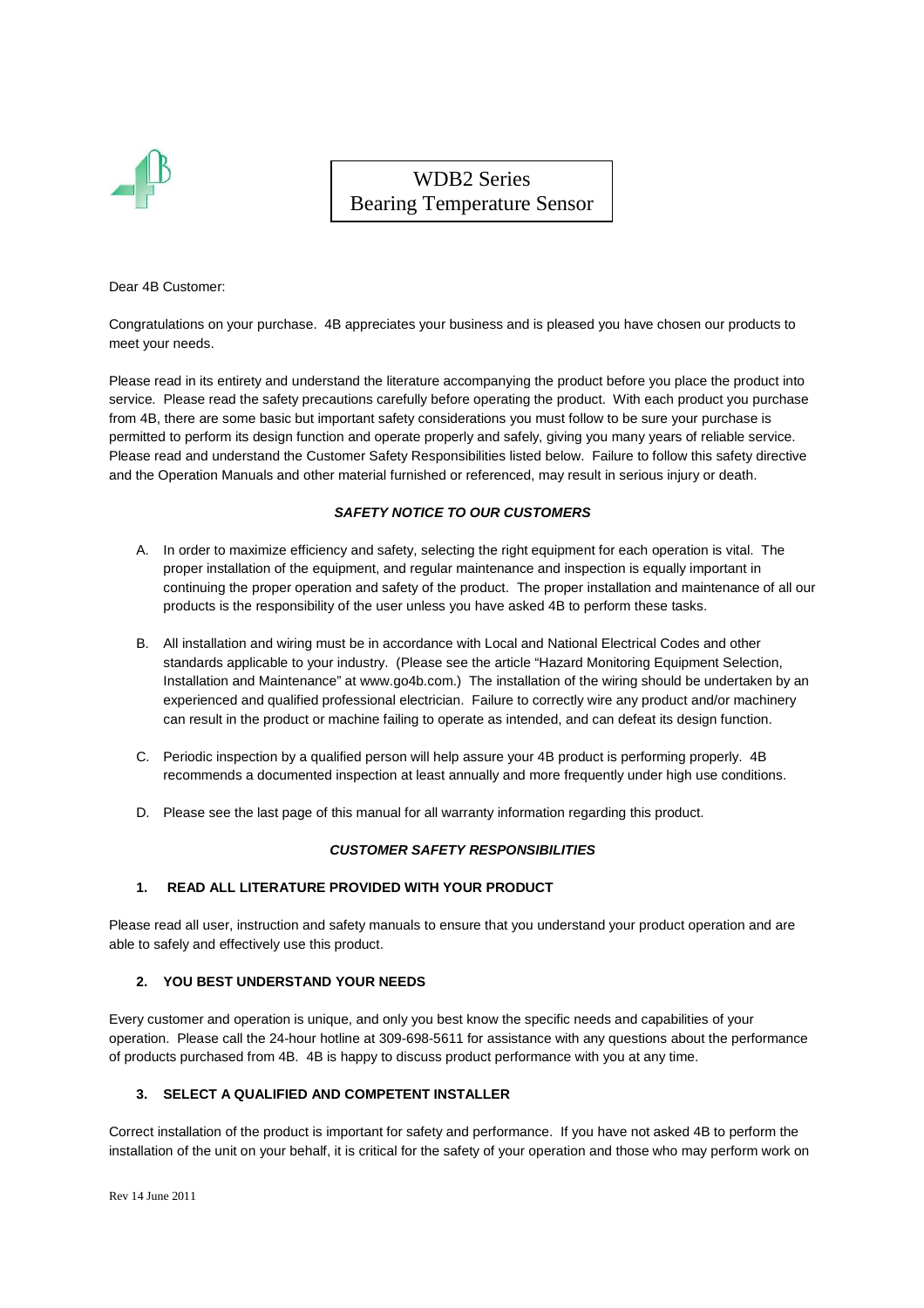your operation that you select a qualified and competent electrical installer to undertake the installation. The product must be installed properly to perform its designed functions. The installer should be qualified, trained, and competent to perform the installation in accordance with Local and National Electrical Codes, all relevant OSHA Regulations, as well as any of your own standards and preventive maintenance requirements, and other product installation information supplied with the product. You should be prepared to provide the installer with all necessary installation information to assist in the installation.

#### **4. ESTABLISH AND FOLLOW A REGULAR MAINTENANCE AND INSPECTION SCHEDULE FOR YOUR 4B PRODUCTS**

You should develop a proper maintenance and inspection program to confirm that your system is in good working order at all times. You will be in the best position to determine the appropriate frequency for inspection. Many different factors known to the user will assist you in deciding the frequency of inspection. These factors may include but are not limited to weather conditions; construction work at the facility; hours of operation; animal or insect infestation; and the real-world experience of knowing how your employees perform their jobs. The personnel or person you select to install, operate, maintain, inspect or perform any work whatsoever, should be trained and qualified to perform these important functions. Complete and accurate records of the maintenance and inspection process should be created and retained by you at all times.

#### **5. RETAIN AND REFER TO THE OPERATION MANUAL FOR 4B'S SUGGESTED MAINTENANCE AND INSPECTION RECOMMENDATIONS**

As all operations are different, please understand that your specific operation may require additional adjustments in the maintenance and inspection process essential to permit the monitoring device to perform its intended function. Retain the Operation Manual and other important maintenance and service documents provided by 4B and have them readily available for people servicing your 4B equipment. Should you have any questions, please call the 4B location who supplied the product or the 24-hour hotline number in the USA -309-698-5611.

#### **6. SERVICE REQUEST AND ONLINE PRODUCT REGISTRATION**

If you have questions or comments about the operation of your unit or require the unit to be serviced please contact the 4B location who supplied the product or send your request via fax (309-698-5615), email (4b-usa@go4b.com), or call us via our 24-hour hotline number in the USA - 309-698-5611. Please have available product part numbers, serial numbers, and approximate date of installation. In order to assist you, after the product has been placed into service, complete the Online Product Registration section which is accessed via our website www.go4b.com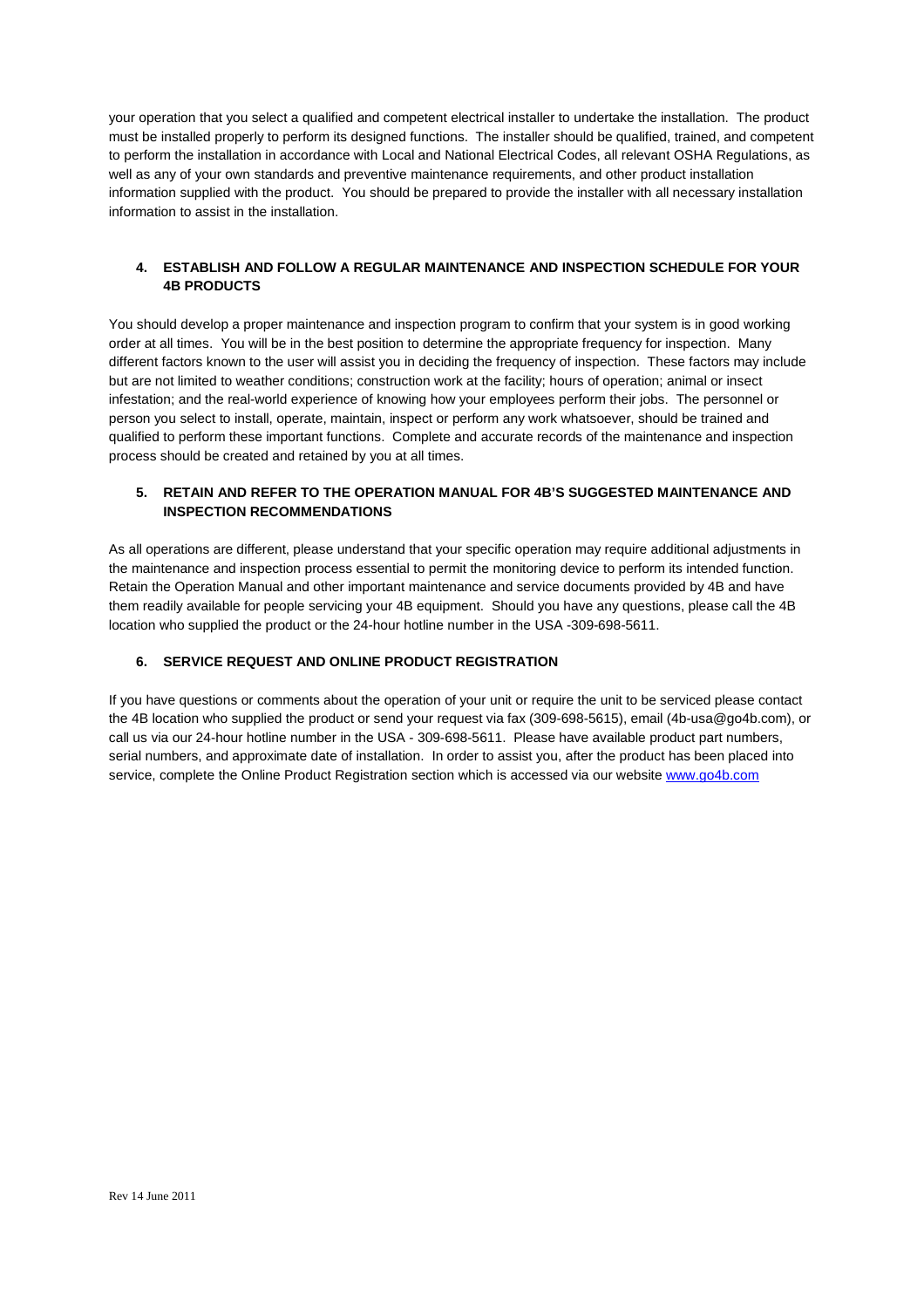

# **HOT BEARING SENSOR Information Sheet**

As part of a program of ongoing product development, the hot bearing sensors have undergone a design change. The improvements include a change in the specification of the sensor cable. The cables are now color coded for easier recognition and also to meet more stringent design requirements. The table below lists the available sensor types, their new cable color and design specification.

| Part No. | <b>Type</b> | <b>Alarm</b><br><b>Temperature</b> | <b>Cable</b><br><b>Color</b> |
|----------|-------------|------------------------------------|------------------------------|
| WDB20V3C | <b>NTC</b>  | User Adjustable                    | <b>BLUE</b>                  |
| WDB21V3C | <b>PTC</b>  | 50°C/122°F                         | <b>RED</b>                   |
| WDB22V3C | <b>PTC</b>  | 60°C/140°F                         | <b>RED</b>                   |
| WDB23V3C | <b>PTC</b>  | 70°C/158°F                         | <b>RED</b>                   |
| WDB24V3C | <b>PTC</b>  | 80°C/176°F                         | <b>RED</b>                   |
| WDB25V3C | <b>PTC</b>  | 90°C/194°F                         | <b>RED</b>                   |
| WDB26V3C | <b>PTC</b>  | 100°C/212°F                        | <b>RED</b>                   |
| WDB29V3C | Pt100       | User Adjustable                    | Yellow                       |



Each PTC sensor typically has the following electrical specification (using the 80°C/176°F version).

| Resistance at $60^{\circ}C/140^{\circ}F$         |                          | 250 Ohms Max.                            |
|--------------------------------------------------|--------------------------|------------------------------------------|
| Resistance at $100^{\circ}$ C/212 <sup>°</sup> F |                          | 2000 Ohms Max.                           |
| Maximum Continuous Operating Temp                |                          | $70^{\circ}$ C/158 $^{\circ}$ F          |
| Maximum Short Time Operating Temp                |                          | $95^{\circ}$ C/203 $^{\circ}$ F          |
| Sensing Current.                                 |                          | 1 ma Typical (see note)                  |
| Fixing Thread.                                   |                          | $1/8$ " NPTF.                            |
| Cable                                            | $\overline{\phantom{a}}$ | 2 Core 3Mtr. (9ft) Long.                 |
| <b>Conduit Entry</b>                             |                          | $\frac{1}{2}$ NPT.                       |
| Weight                                           | $\overline{\phantom{a}}$ | $7$ oz. $(0.2Kg)$                        |
| Protection                                       | $\overline{\phantom{a}}$ | CSA Class II Division1, Groups E,F and G |
|                                                  |                          | for use in the United States and Canada. |

As a result of the cable change, the colors of the cores have also changed. The table below provides a comparison between the old and new cable colours.

| Red/Blue Cable Type 1 | <b>Red/Blue Cable Type 2</b> | <b>Watchdog</b> (Typical) |
|-----------------------|------------------------------|---------------------------|
| (4.5mm)               | (6.5mm)                      |                           |
| Black                 | Yellow                       | $4A$ (Zone 1)             |
| <b>Brown</b>          | Clear/White                  | $5(+24)$                  |

NOTE: Sensing currents greater than 1ma will cause self heating and may affect the temperature sensing accuracy.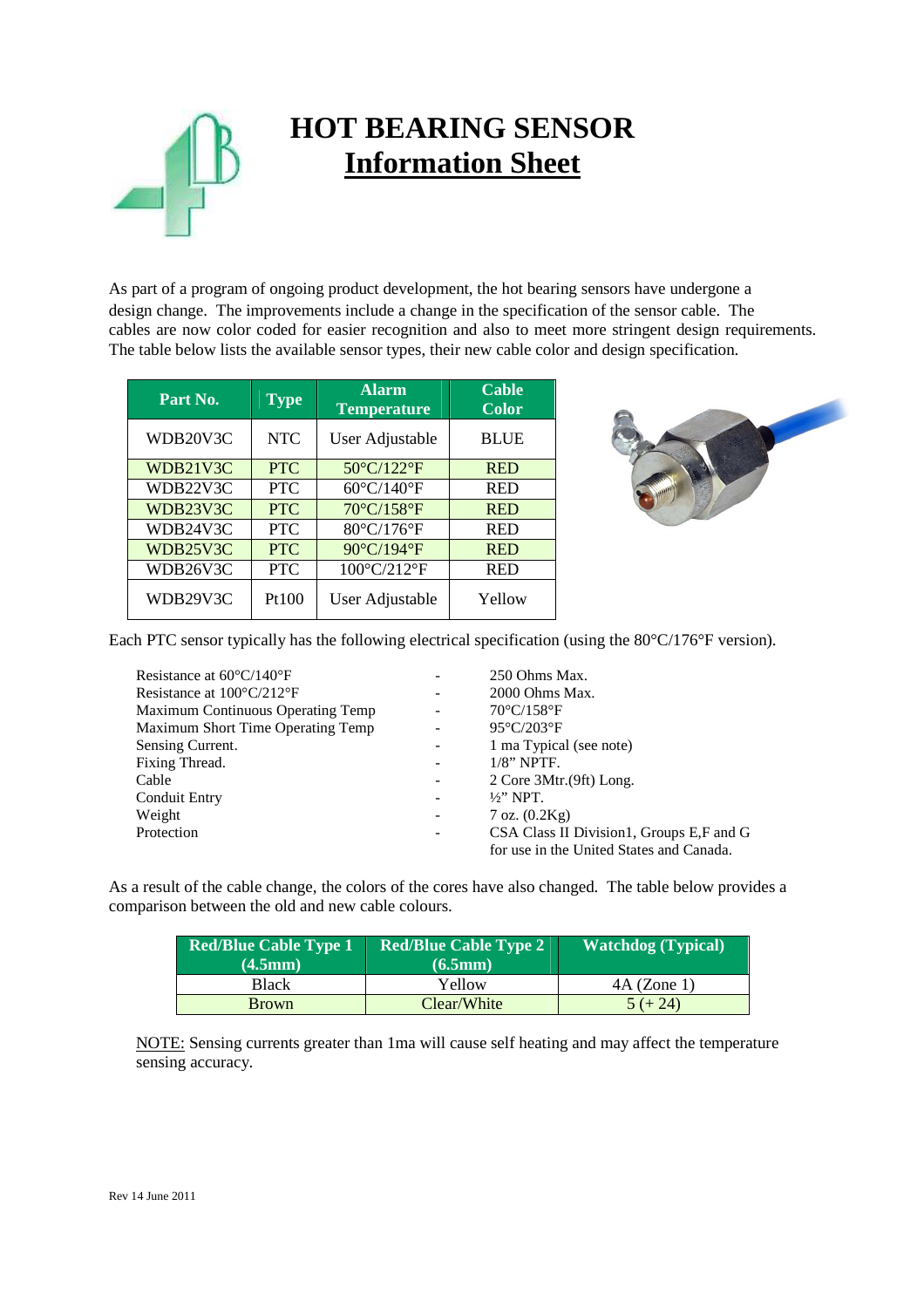

These values are maximum values for CSA accreditation please see main sensor specification for operational limits for which the sensor should be operated under.